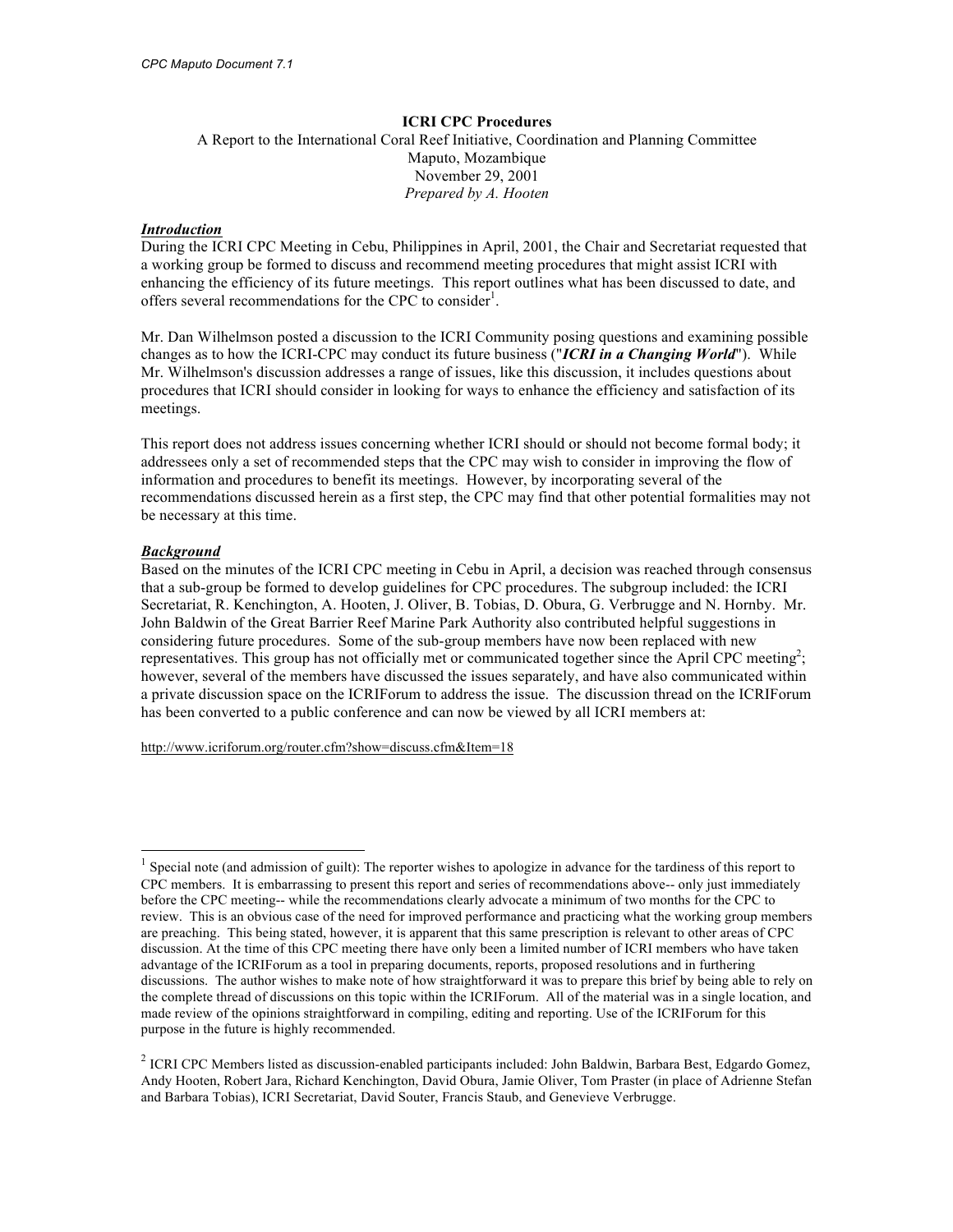## *Summary of Comments*

Without the need for a scientific poll of any sort, it is obvious that the evolution and expansion of ICRI CPC meetings presents challenges in organizing the agenda so that there is collective satisfaction in making progress toward the goals defined in the Framework For Action. Many of the ICRI CPC members have expressed concern at the amount of information that is covered during the meetings within limited time.

Consequently, there is a legitimate need to find ways in which each CPC meeting can operate as efficiently as possible. Based on communications between some of the sub-group members, several suggestions emerged that could help ICRI participants prepare and filter the most relevant information. The majority of these suggestions involve the processing of information and preparation of agenda items in advance, so that all CPC participants can be prepared to discuss the most substantive issues during the CPC meeting.

The suggestions that were part of the on-line discussion are presented below (although in no order of significance):

- 1. A support paper should accompany agenda Items. No Agenda Item should be considered for a "decision"/"resolution" unless a paper exists. Each support paper should consist of a summary cover sheet, a background paper and the "decision"/"resolution" as proposed.
- 2. Papers not received by the Secretariat within two weeks of the meeting (to allow for circulation) should not be considered for the agenda unless specifically added by consensus at the meeting (but see footnote #1). Others argued that a 6 or 8 week deadline prior to each meeting for partners to receive papers proposing resolutions should be required. Thus, such discussions could be used as the basis for constructing an agenda, which would be based on a few, limited number of issues to be discussed and decisions or actions taken.
- 4. Some of the suggestions involved minimizing, eliminating, or replacing national and organization reports with national and organization statements. Other suggestions included making more lengthy progress reports available as hand-outs at the back of the meeting room, or posted for download on the ICRI web site.
- 5. Other alternatives suggested a three-minute executive summary of a paper that would focus on changes, needs for collaboration, or pull out the highlights relevant to the topic of a given ICRI meeting. Delegations could thus bring their national and organizational experience to bear in discussion of any issues currently being considered by the CPC (for example, if the topic is "marine protected areas," then ICRI participants could be encouraged to come prepared to report relevant info on MPA experiences.)
- 6. Also, working group chairs might give reports in place of country reports. This might streamline the agenda because the meeting schedule of semi annual CPC meetings coincides with regional ICRI meetings, at least for the next two years.

#### *Discussion*

Over the past six years of ICRI's existence, CPC meetings have loosely followed parliamentary procedures, or rules of order. In fact, the majority of CPC meetings have operated (within a parliamentary procedural context) in quite ordered fashion. In the past, the efficiency of ICRI CPC meetings has resided as much with the strength of the Chair (to ensure order) as it has in the thickness of the Agenda, so that as many voices and issues as possible have been heard within the allotted time.

The challenge now is the increasing member participation and volume of content covered within the Agenda, and more importantly, following up on any progress in which a CPC decision, resolution or action may have resulted. Of all the cornerstones of the Framework for Action, "review" is exclusively a critical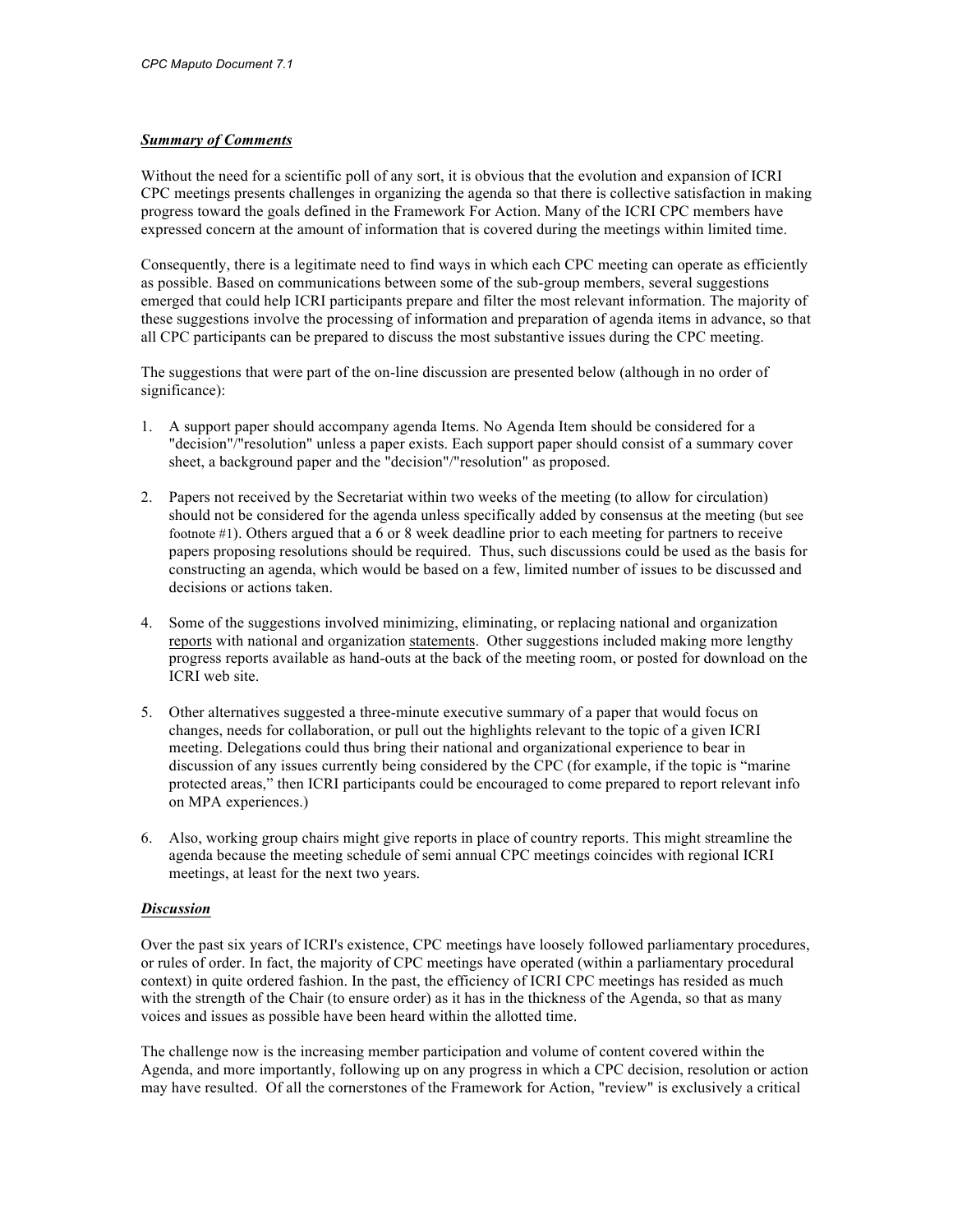function of the CPC, yet in past meetings (other than ITMEMS, 1998) there seems to have been little opportunity for synthesis of collective progress when the CPC convenes.

Therefore, the main focus of this discussion is to examine procedures leading up to and including CPC meetings and identify where information efficiency might be improved without sacrificing quality assurance. Before proceeding with various recommendations, however, it should be stated at the outset that electronic communication and Internet Communication Technology (ICT) are enabling mechanisms to improve efficiency in information transfer and organization--provided of course that such technology is used to fullest advantage. Because ICRI participants live and work in all corners of the world, it would be naïve to ignore such platforms *and their future trends in demographic distribution* as significant enablers in helping ICRI achieve its goals. The ICRIForum<sup>3</sup> is one potential application that has been developed and customized exclusively for the ICRI community. The ICRIForum serves as the stable home for the Secretariat's web site. This was done to minimize costs and loss of institutional documentation and memory for each rotating ICRI Secretariat. However, it must be emphasized that any automated, electronic system has to be used and modified to meet the demands of the user community. So, while reference may be made within this discussion to "posting on the ICRIForum", this is meant only as the current familiar tool with the potential to streamline CPC procedures, and is not intended to advocate (or lobby) that it serve as the only platform for the CPC to improve upon procedural efficiency.

The over-riding comment in the communications from the various working group members was to prepare discussion and issues in advance, and stage that information so that:

- a) either the ICRI Secretariat could make the best judgement on, or
- b) ICRI-CPC participants could review the material in advance and rank as to the level of importance in tabling for the next CPC meeting.

What the CPC should consider is whether is wants to allow its "membership" to:

- independently rank those items that should be covered on future agendas
- whether this should be a function entrusted to the Secretariat to provide judgement and guidance (after all, the Secretariat is being hosted by a given government  $\{s\}$ , which has priorities that it would like to see championed), or
- a combination of these.

In his on-line comments, Mr. John Baldwin suggested (and provided draft copies) forms that could be used to route items to be considered for discussion in advance of the meeting. Both forms and routing procedures can be easily automated electronically on the ICRIForum, to aid in review and screening/ranking process, and in routing the results to the Secretariat or designated coordinator.

**Recommendation**: *The CPC may wish to take a decision*<sup>4</sup> *on whether or not future agenda items should be submitted in advance with routing procedures as prerequisites. It will need to instruct a subcommittee or the Secretariat to develop/approve such forms and work flow and the most appropriate mechanism (e.g. email, conference calling, the ICRIForum) for organizing.*

The CPC may also wish to discuss and consider placing (save those urgent, unexpected orders of business), a limitation on the number of reports, decisions, and resolutions that will be entertained at a given meeting. For example, if the Secretariat or CPC decides that there is only room for three resolutions to be considered and discussed, then this may motivate ICRI participants to engage in dialogue in developing the most urgent ones well in advance of the meeting.

<sup>&</sup>lt;sup>3</sup> F. Staub will provide an update on this later in the CPC Agenda.

<sup>&</sup>lt;sup>4</sup> The terms used here (and also referred to in Mr. Wilhelmson's discussion): decisions, resolutions, actions, are terms that have been repeatedly used within past CPC meetings. While they follow general rules of order, the CPC may wish to officially use such terms in the outline of its future agendas. This may assist in organizing submissions for consideration at future CPC meetings.